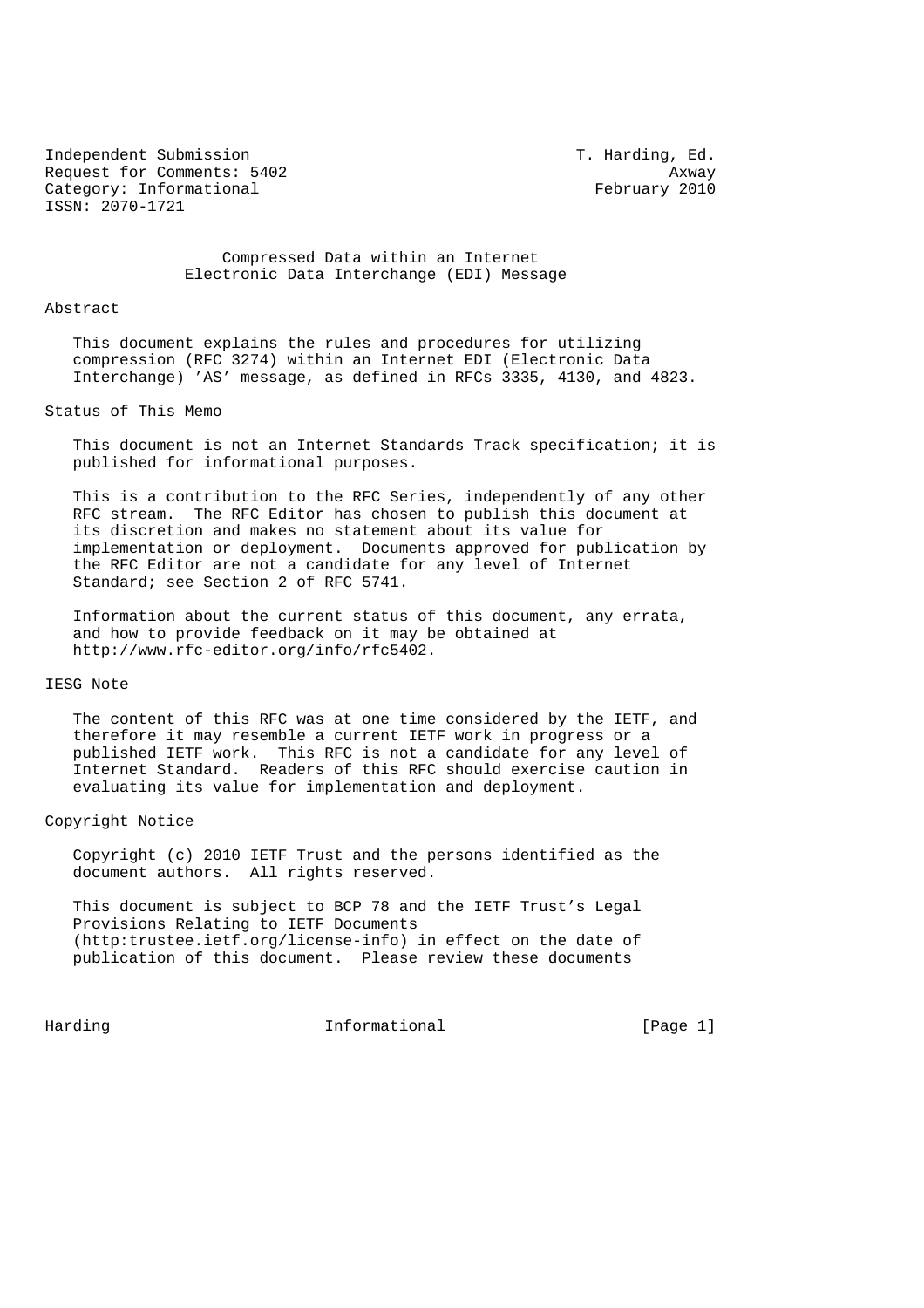carefully, as they describe your rights and restrictions with respect to this document.

#### 1. Introduction

 Historically, electronic messages produced by systems following the guidelines as outlined in the IETF EDIINT Working Group specifications AS1 [AS1], AS2 [AS2], and AS3 [AS3] did not have a way to provide a standardized transport neutral mechanism for compressing large payloads. However, with the development of RFC 3274, "Compressed Data Content Type for Cryptographic Message Syntax (CMS)", we now have a transport-neutral mechanism for compressing large payloads.

 A typical EDIINT 'AS' message is a multi-layered MIME message, consisting of one or more of the following: payload layer, signature layer, and/or encryption layer. When an 'AS' message is received, a Message Integrity Check (MIC) value must be computed based upon defined rules within the EDIINT 'AS' RFCs and must be returned to the sender of the message via a Message Disposition Notification (MDN).

 The addition of a new compression layer will require this document to outline new procedures for building/layering 'AS' messages and computing a MIC value that is returned in the MDN receipt.

 The key words "MUST", "MUST NOT", "REQUIRED", "SHALL", "SHALL NOT", "SHOULD", "SHOULD NOT", "RECOMMENDED", "MAY", and "OPTIONAL" in this document are to be interpreted as described in [RFC2119].

2. Compressed Data MIME Layer

 The compressed-data CMS (Cryptographic Message Syntax) MIME entity as described in [COMPRESSED-DATA] may encapsulate a MIME entity that consists of either an unsigned or signed business document.

 Implementers are to follow the appropriate specifications identified in the "MIME Media Types" registry [MIME-TYPES] maintained by IANA for the type of object being packaged. For example, to package an XML object, the MIME media type of "application/xml" is used in the Content-Type MIME header field and the specifications for enveloping the object are contained in [XMLTYPES].

MIME entity example:

Content-type: application/xml; charset="utf-8"

 <?xml version="1.0" encoding="UTF-8"?> <!-- sample xml document -->

Harding **Informational Informational** [Page 2]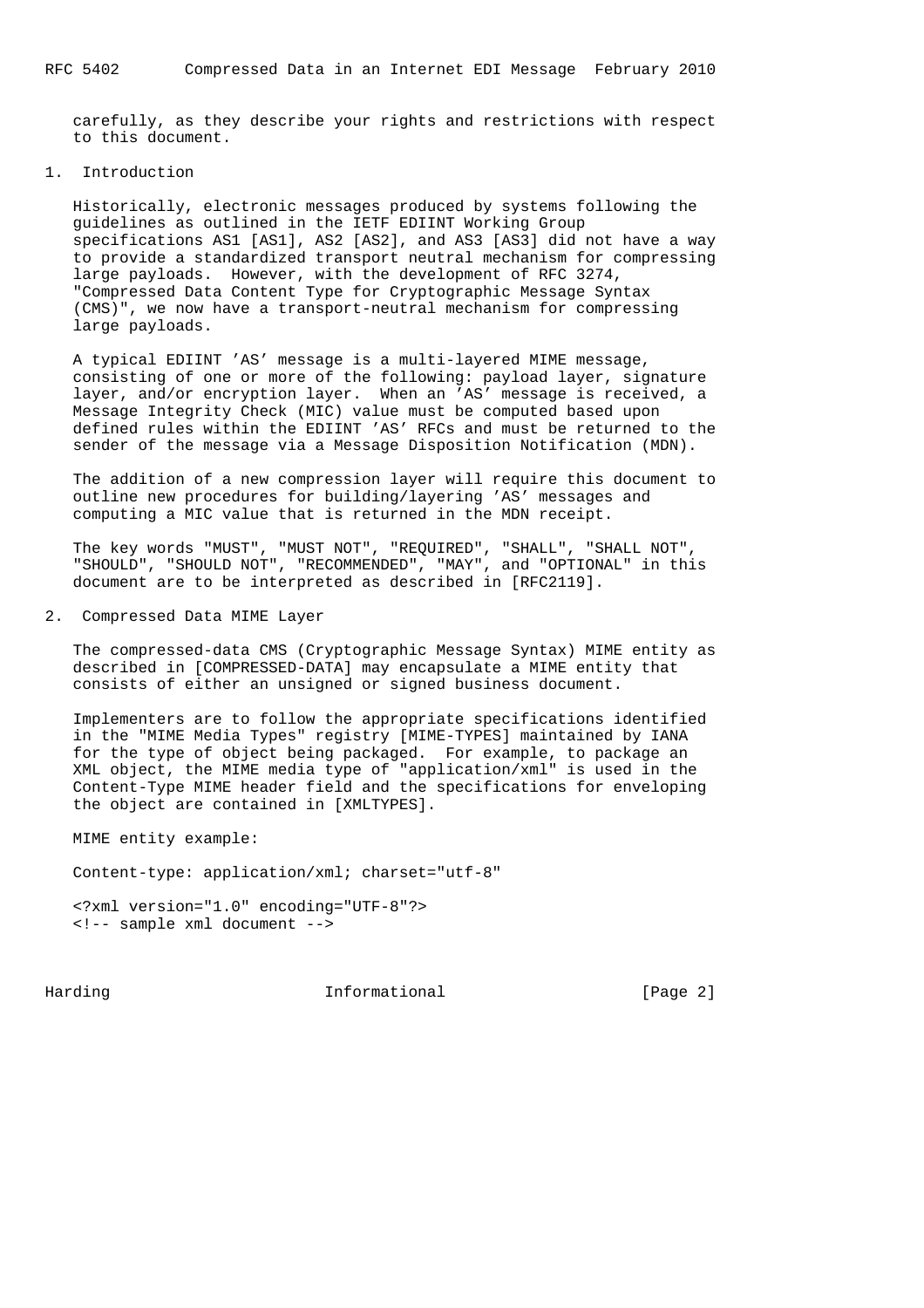The MIME entity will be compressed using [ZLIB] and placed inside a CMS compressed-data object as outlined in [COMPRESSED-DATA]. The compressed-data object will be MIME encapsulated according to details outlined in [S/MIME3.1], RFC 3851, Section 3.5.

Example:

 Content-Type: application/pkcs7-mime; smime-type=compressed-data; name=smime.p7z Content-Transfer-Encoding: base64 Content-Disposition: attachment; filename=smime.p7z

 MIAGCyqGSIb3DQEJEAEJoIAwgAIBADANBgsqhkiG9w0BCRADCDCABgkqhkiG9w0BBwGg Hnic7ZRdb9owFIbvK/k/5PqVYPFXGK12YYyboVFASSp1vQtZGiLRACZE49/XHoUW7S/0 fU5ivWnasml72XFb3gb5druui7ytN803M570nii7C5r8tfwR281hy/p/KSM3+jzH5s3+ P3VT3QbLusnt8WPIuN5vN/vaA2+DulnXTXkXvNTr8j8ouZmkCmGI/UW+ZS/C8zP0bz2d UEk2M8mlaxjRMByAhZTj0RGYg4TvogiRASROsZgjpVcJCb1KV6QzQeDJ1XkoQ5Jm+C5P v+ORAcshOGeCcdFJyfgFxdtCdEcmOrbinc/+BBMzRThEYpwl+jEBpciSGWQkI0TSlREm SGLuESm/iKUFt1y4XHBO2a5oq0IKJKWLS9kUZTA7vC5LSxYmgVL46SIWxIfWBQd6Adrn vGxVibLqRCtIpp4g2qpdtqK1LiOeolpVK5wVQ5P7+QjZAlrh0cePYTx/gNZuB9Vhndtg W9ogK+3rnmg3YWygnTuF5GDS+Q/jIVLnCcYZFc6Kk/+c80wKwZjwdZIqDYWRH68MuBQS 3CAaYOBNJMliTl0X7eV5DnoKIFSKYdj3cRpD/cK/JWTHJRe76MUXnfBW8m7Hd5zhQ4ri +kV1/3AGSlJ32bFPd2BsQD8uSzIx6lObkjdz95c0AAAAAAAAAAAAAAAA

 Note: Content-Transfer-Encoding of base64 would only be required if the compressed-data MIME bodypart is transferred via a 7-bit protocol like SMTP and is visible in the outer layer of the MIME message. If the compressed-data MIME bodypart is placed inside of an encrypted MIME bodypart, content-transfer-encoding would not be required on the compressed-data MIME bodypart, but would be required on the encrypted MIME bodypart.

### 3. Structure of an EDI MIME Compressed Message

 When compressing a document that will be signed, the application MAY compress the innermost MIME body before signing (see Sections 3.2 and 3.5), or it MAY compress the outer multipart/signed MIME body (see Sections 3.3 and 3.6), but it MUST NOT do both within the same document. The receiving application MUST support both methods of compression when unpackaging an inbound document.

 Note: The following sections (3.1 - 3.6) show the individual layers of a properly formatted EDI MIME message with a compressed data layer. Please refer to the appropriate RFCs for the proper construction of the resulting MIME message. "application/xxxxxxx" is used to indicate an application media subtype.

Harding **Informational Informational** [Page 3]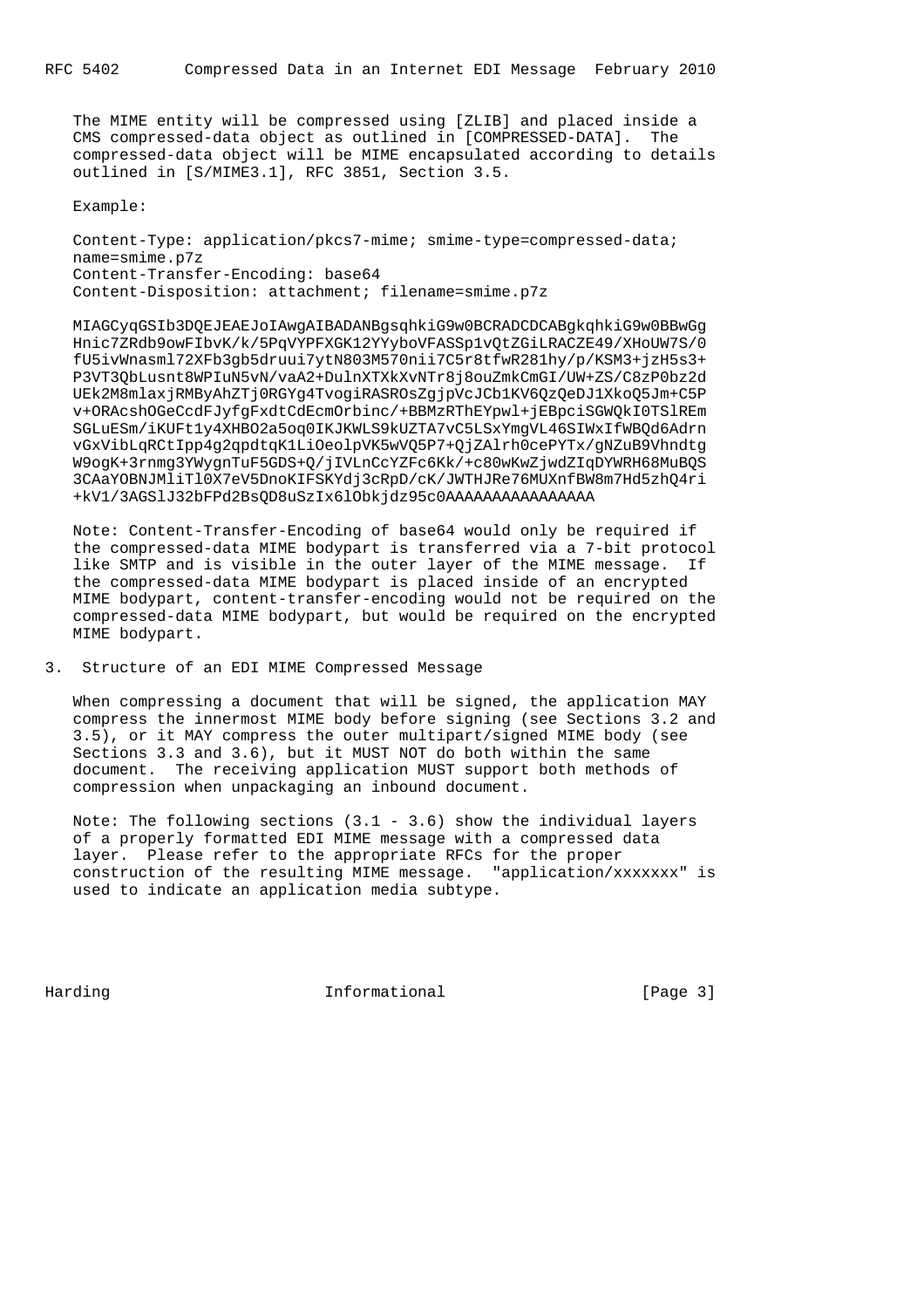3.1. No Encryption, No Signature

```
 -RFC5322/2045
  -[COMPRESSED-DATA](application/pkcs7-mime)
    -[MIME-TYPES](application/xxxxxxx)(compressed)
```
 This section shows the layers of an unsigned, unencrypted compressed message. The first line indicates that the MIME message conforms to [RFC5322] and [RFC2045] with a Content-Type of application/pkcs7-mime. Within the pkcs7-mime entity is a compressed MIME entity containing the electronic business document.

3.2. No Encryption, Signature

 -RFC5322/2045 -[RFC1847] (multipart/signed) -[COMPRESSED-DATA](application/pkcs7-mime) -[MIME-TYPES](application/xxxxxxx)(compressed) -RFC3851 (application/pkcs7-signature)

 This section shows the layers of a signed, unencrypted compressed message where the payload is compressed before being signed.

3.3. No Encryption, Signature

```
 -RFC5322/2045
  -[COMPRESSED-DATA](application/pkcs7-mime)
    -[RFC1847] (multipart/signed)(compressed)
      -[MIME-TYPES](application/xxxxxxx)(compressed)
      -RFC3851 (application/pkcs7-signature)(compressed)
```
 This section shows the layers of a signed, unencrypted compressed message where a signed payload is compressed.

# 3.4. Encryption, No Signature

```
 -RFC5322/2045
  -RFC3851 (application/pkcs7-mime)
    -[COMPRESSED-DATA](application/pkcs7-mime) (encrypted)
      -[MIME-TYPES](application/xxxxxxx)(compressed)(encrypted)
```
 This section shows the layers of an unsigned, encrypted compressed message where the payload is compressed before it is encrypted.

Harding **Informational Informational** [Page 4]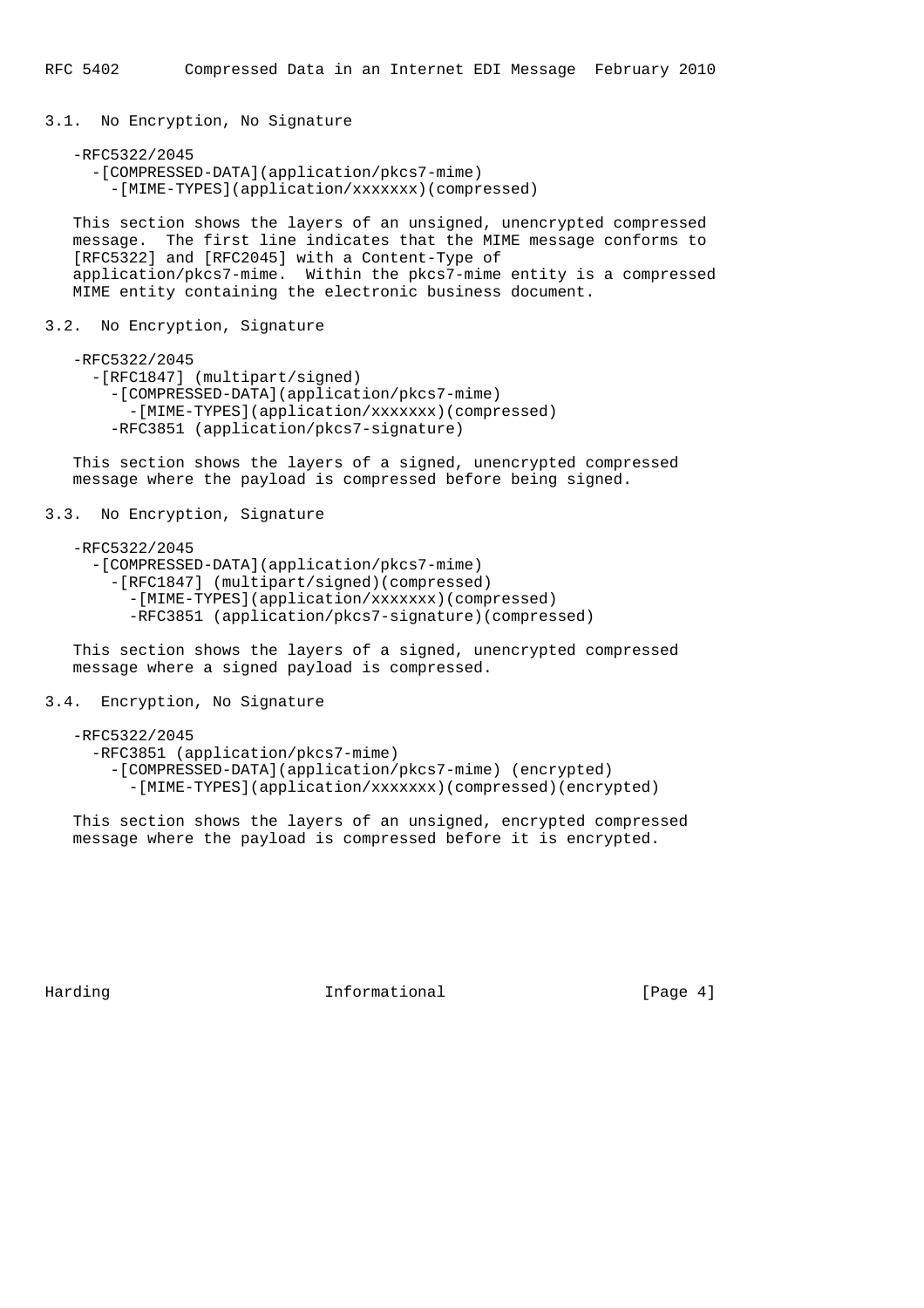3.5. Encryption, Signature

```
 -RFC5322/2045
```

```
 -RFC3851 (application/pkcs7-mime)
 -[RFC1847] (multipart/signed) (encrypted)
```

```
 -[COMPRESSED-DATA](application/pkcs7-mime) (encrypted)
 -[MIME-TYPES](application/xxxxxxx) (compressed)(encrypted)
-RFC3851 (application/pkcs7-signature) (encrypted)
```
 This section shows the layers of a signed, encrypted compressed message where the payload is compressed before being signed and encrypted.

3.6. Encryption, Signature

-RFC5322/2045

```
 -RFC3851 (application/pkcs7-mime)
 -[COMPRESSED-DATA](application/pkcs7-mime) (encrypted)
    -[RFC1847] (multipart/signed) (compressed)(encrypted)
      -[MIME-TYPES](application/xxxxxxx) (compressed)(encrypted)
      -RFC3851 (application/pkcs7-signature)(compressed)(encrypted)
```
 This section shows the layers of a signed, encrypted compressed message where the payload is signed before being compressed and encrypted.

4. MIC Calculations for Compressed Messages Requesting Signed Receipts

4.1. MIC Calculation for Signed Message

 For any signed message, the MIC to be returned is calculated over the same data that was signed in the original message as per [AS1]. The signed content will be a MIME bodypart that contains either compressed or uncompressed data.

4.2. MIC Calculation for Encrypted, Unsigned Message

 For encrypted, unsigned messages, the MIC to be returned is calculated over the uncompressed data content including all MIME header fields and any applied Content-Transfer-Encoding.

4.3. MIC Calculation for Unencrypted, Unsigned Message

 For unsigned, unencrypted messages, the MIC is calculated over the uncompressed data content including all MIME header fields and any applied Content-Transfer-Encoding.

Harding **Informational Informational** [Page 5]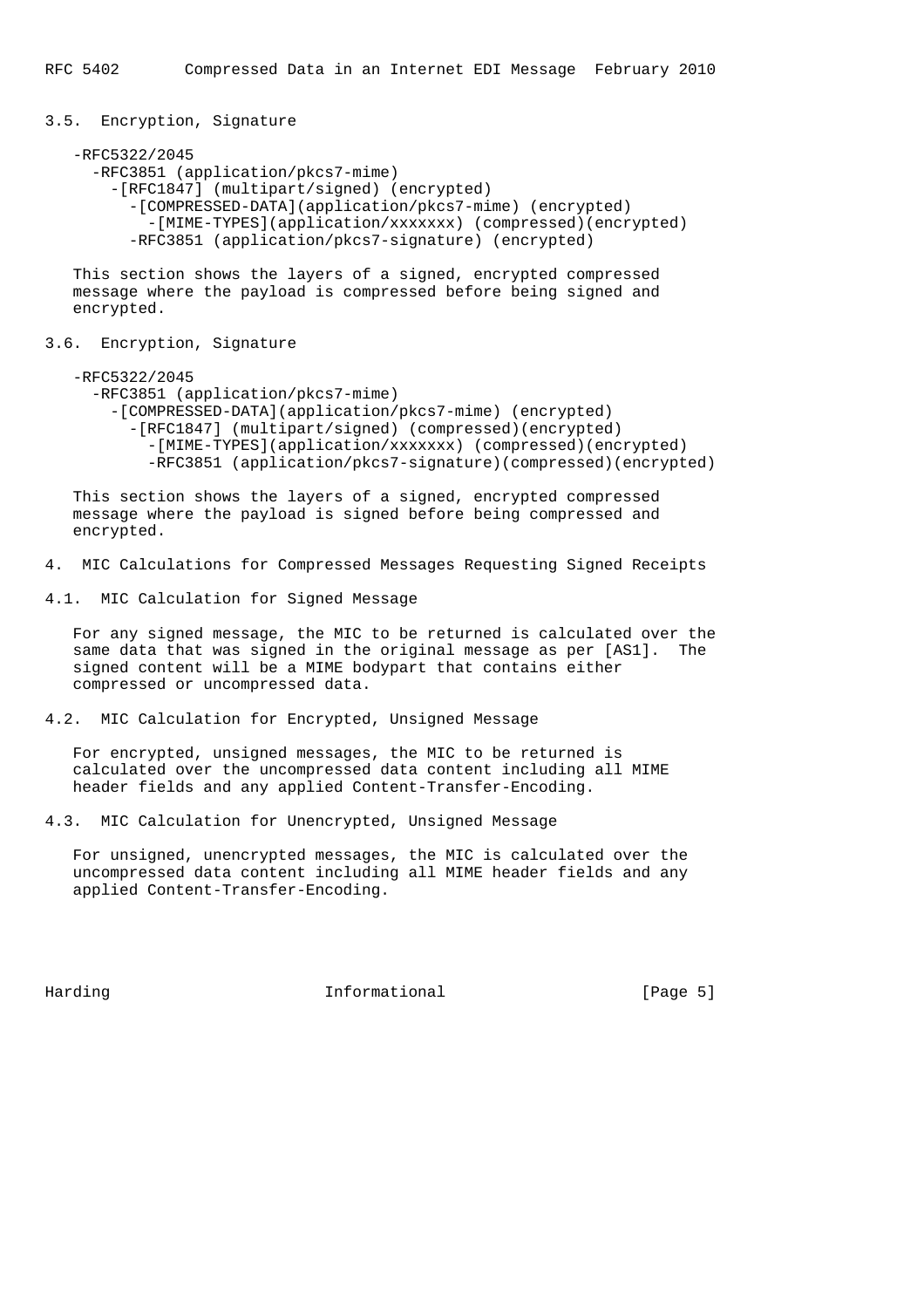RFC 5402 Compressed Data in an Internet EDI Message February 2010

5. Error Disposition Modifier

 For a received message where a receipt has been requested and decompression fails, the following disposition modifier will be returned in the signed MDN.

 "Error: decompression-failed" - the receiver could not decompress the message

#### 6. EDIINT Version Header Field

 Any application that supports the compression methods outlined within this document MUST use a version identifier value of "1.1" or greater within the AS2 or AS3 Version header field as describe in [AS2] and [AS3].

7. Compression Formats

 Implementations MUST support ZLIB [ZLIB], which utilizes DEFLATE [DEFLATE].

8. Security Considerations

 This document is not concerned with security, except for any security concerns mentioned in the referenced RFCs.

- 9. Normative References
	- [AS1] Harding, T., Drummond, R., and C. Shih, "MIME-based Secure Peer-to-Peer Business Data Interchange over the Internet", RFC 3335, September 2002. [AS2] Moberg, D. and R. Drummond, "MIME-Based Secure Peer-to- Peer Business Data Interchange Using HTTP, Applicability Statement 2 (AS2)", RFC 4130, July 2005. [AS3] Harding, T. and R. Scott, "FTP Transport for Secure Peer-to-Peer Business Data Interchange over the Internet", RFC 4823, April 2007. [ZLIB] Deutsch, P. and J-L. Gailly, "ZLIB Compressed Data Format Specification version 3.3", RFC 1950, May 1996. [DEFLATE] Deutsch, P., "DEFLATE Compressed Data Format Specification version 1.3", RFC 1951, May 1996.
	- [MIME-TYPES] IANA, "MIME Media Types" registry, available from http://www.iana.org.

Harding **Informational Informational** [Page 6]